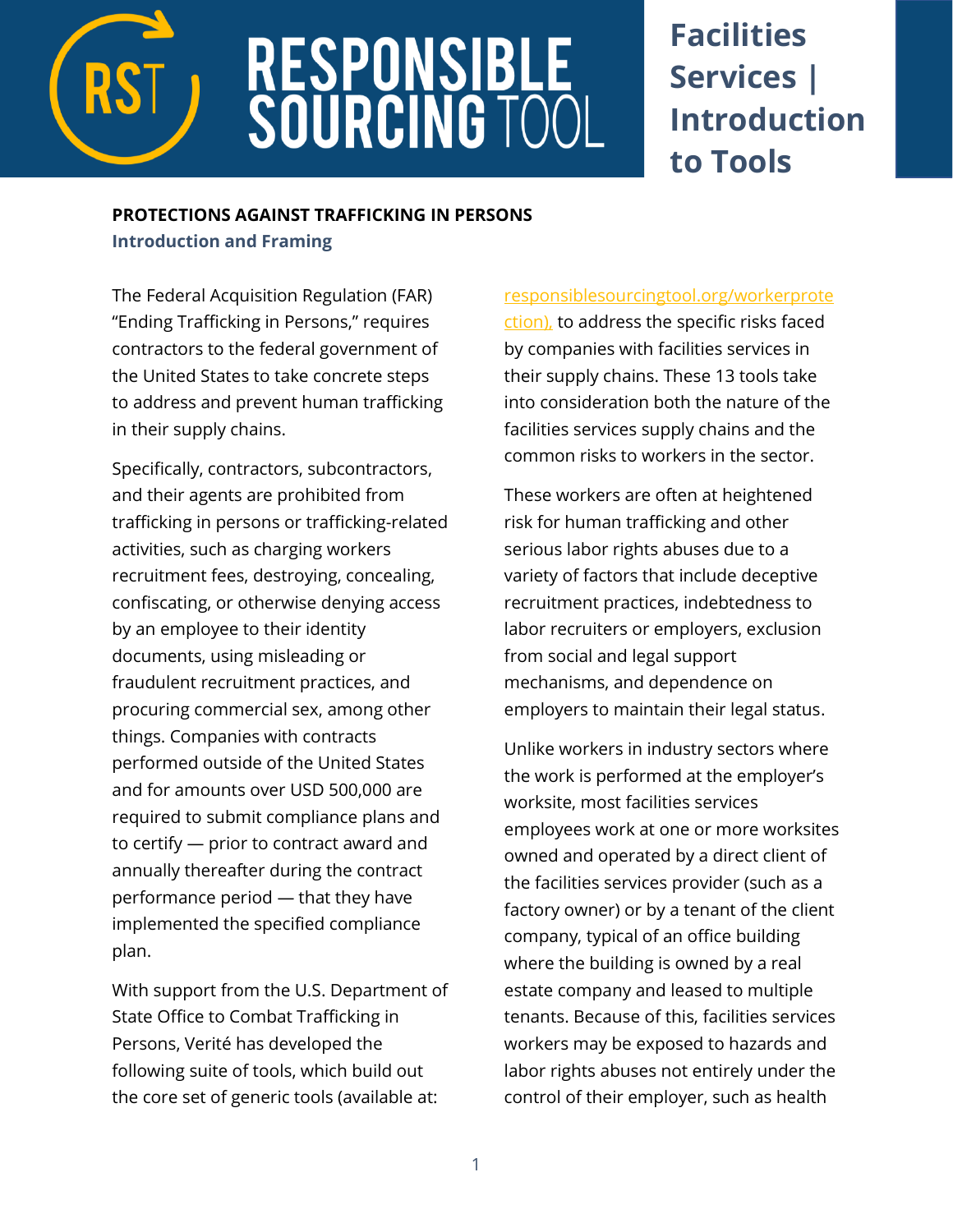

#### Facilities Services Tools **PROTECTIONS AGAINST TRAFFICKING IN PERSONS Introduction and Framing to Tools**

and safety hazards, harassment and abuse by client or tenant company employees, and limited freedom of movement caused by client company restrictions.

Regardless of the work environment, by far the most significant risk of human trafficking in the sector derives from the supply of labor.

All of the tools presented on responsiblesourcingtool.org are organized into three main categories: Creating Strong Policies, Screening and Evaluation, and Compliance Management (the last of which is specific to developing a FAR Compliance Plan).

In a departure from the order of the base and other sector tools, the facilities sectors tool kit starts off with an overview and sample due diligence process, which the rest of the tools would support, as illustrated in this graphic.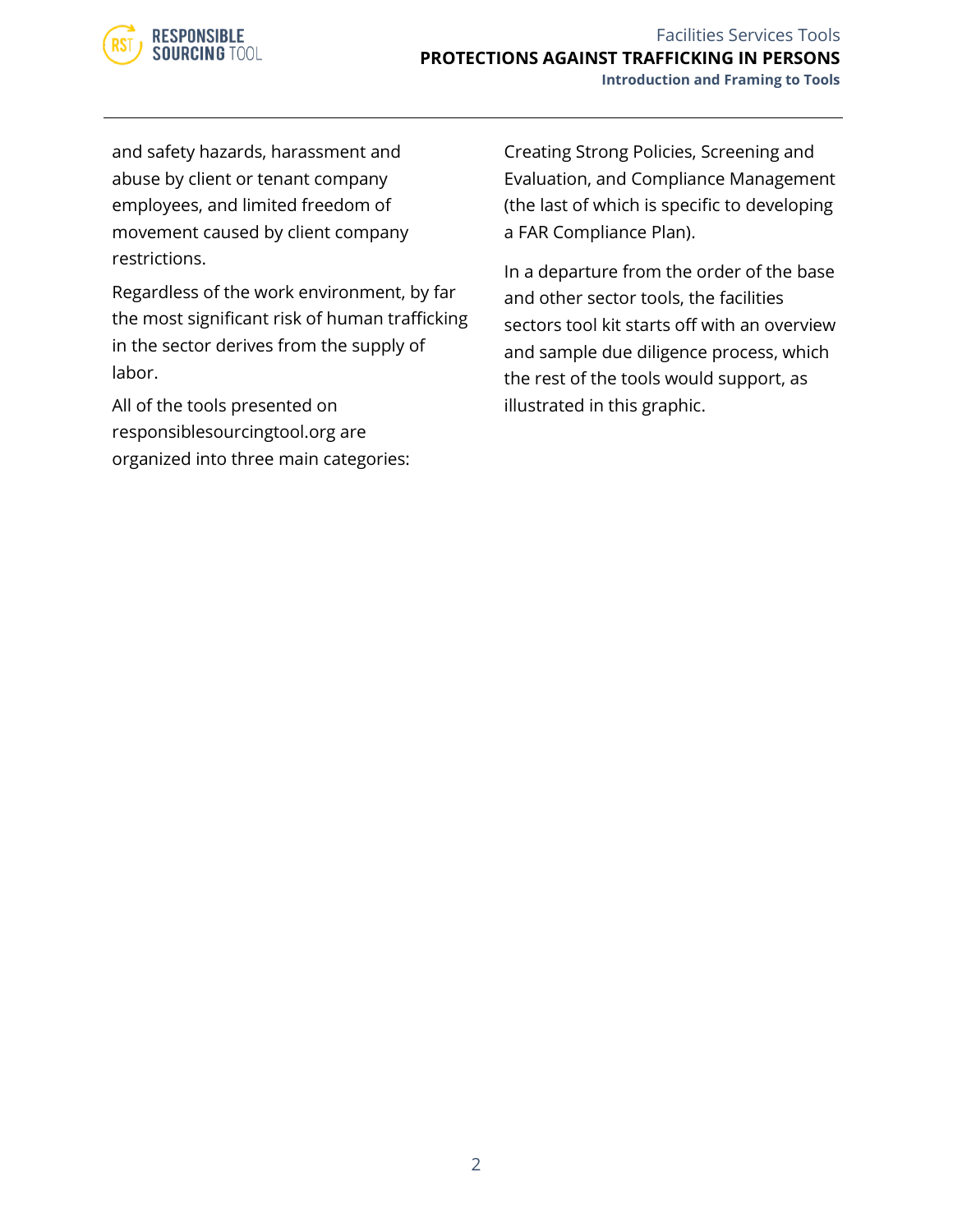

# **RESPONSIBI<br>SOURCING T(**

## **Facilities Services | Introduction to Tools**



\*includes both Egregious and Major Findings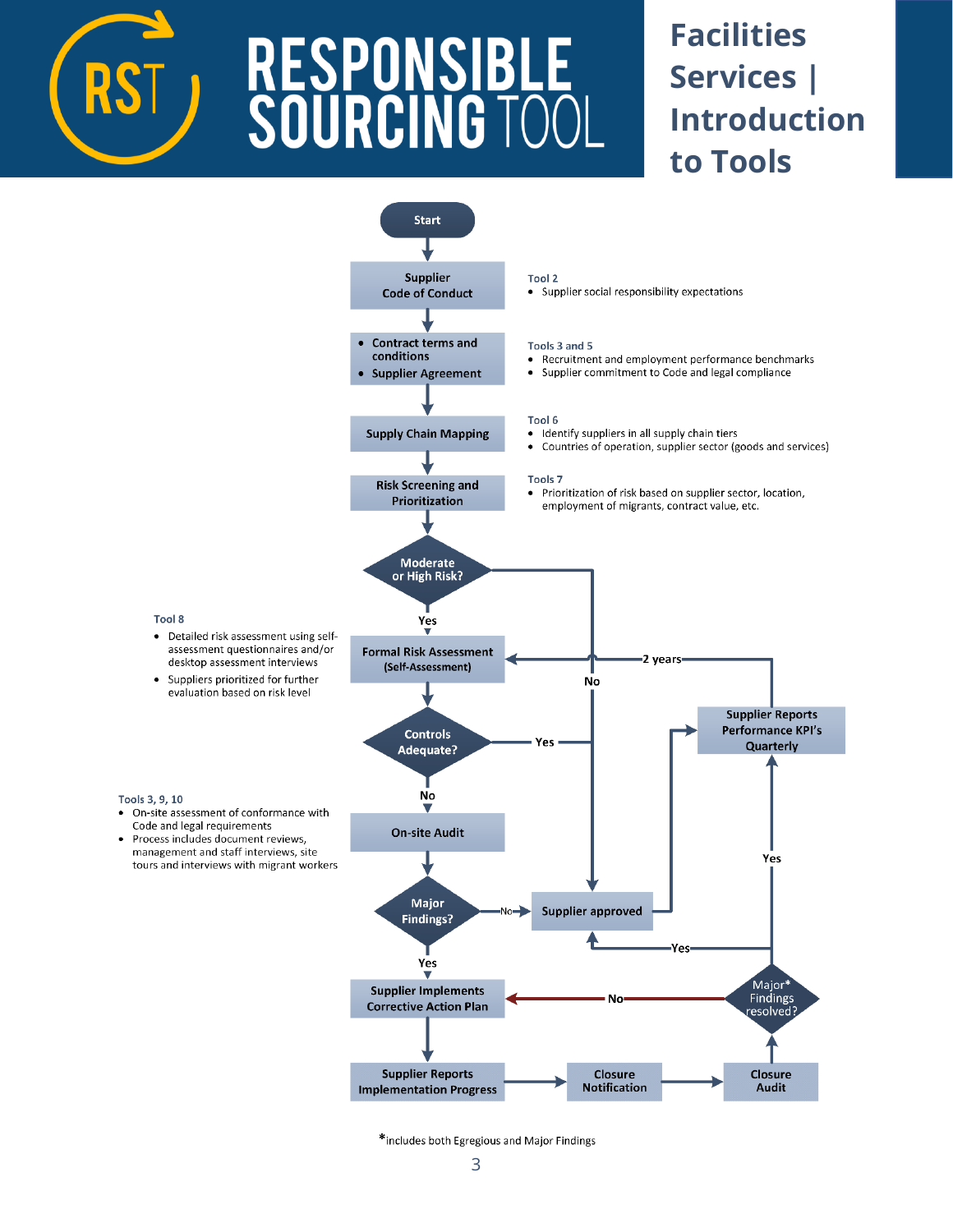

This table and the descriptions following show how this tool kit is organized and how the sample documents provided are intended to be used.



### **Due Diligence Program**

**Tool 1** offers a sample facilities services supply chain assurance program. This includes the processes that a company could implement to identify where there are risks of human trafficking in its supply chains; to address identified issues; to implement enduring solutions; and to monitor supplier performance over time.

#### **Creating Strong Policies**

These tools are intended to help companies establish their commitments and clearly communicate expectations to their suppliers. Setting clear expectations in contracts and other agreements is an

essential first step in changing behavior throughout supply chains. The tools also model expectations for how suppliers should interact with their own suppliers and labor agents.

**Tool 2** is a sample Code of Conduct. Codes of Conduct that establishes high level performance expectations for suppliers and labor agents. For compliance with the Combating Trafficking in Persons requirements (52.222-50) of the FAR, it is critical that sourcing policies and Codes of Conduct explicitly prohibit human trafficking and set out protections for workers. Companies should work to cascade and enforce their Code of Conduct throughout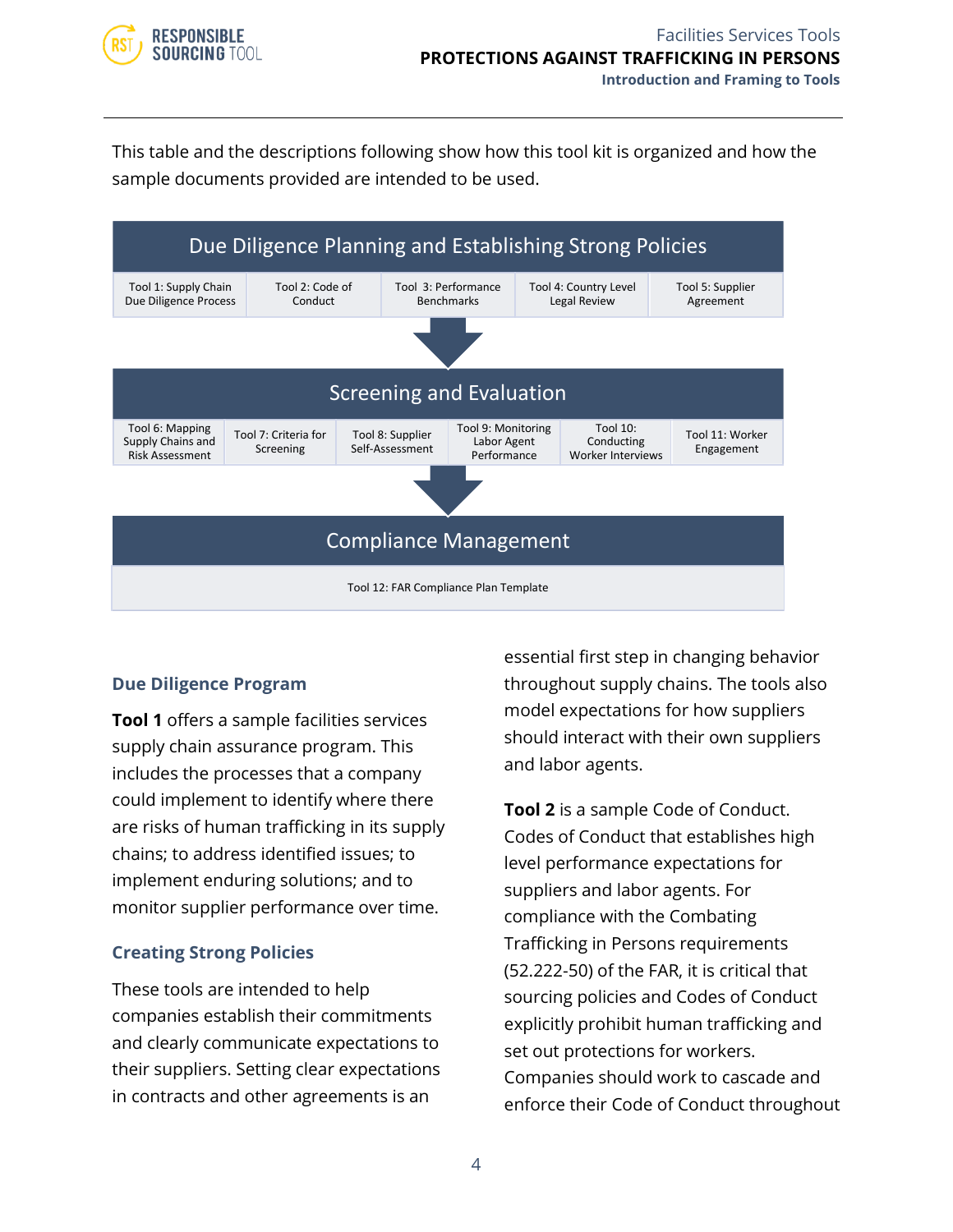

each relevant tier of their supply chain. While the high-level provisions in this sample Code of Conduct could be useful for companies in any sector, it includes specific suggested policies relevant to workers in facilities services.

**Tool 3** provides benchmarks of good practice for implementing anti-trafficking policies laid out in the Code of Conduct (Tool 2.) The benchmarks can be used to evaluate the labor and human rights performance of suppliers and labor agents.

**Tool 4** offers guiding questions for conducting review of country laws relevant to the prevention of human trafficking.

**Tool 5** is a sample Supplier Agreement intended to detail a formal commitment of a supplier or agent to conform to a customer's code of conduct and applicable legal requirements. It can be a standalone document or included as an appendix to a contract.

#### **Screening and Evaluation**

Once strong policies are in place, companies need to regularly *assess* the level of risk in their supply chains, both at the country of production level and at the individual supplier or labor agent level. This risk assessment starts with *mapping*  the company's supply chains, which is

particularly crucial where supply chains are long and opaque.

After understanding their risks, companies should carefully *screen* individual suppliers and labor agents for their ability to control these risks. After contracting, *monitoring* is needed to evaluate suppliers ongoing performance. Companies typically use social audits to assess suppliers, but often miss indicators of trafficking risk, as well as root causes.

**Tool 6** provides guidance for mapping facilities services and labor supply chains as well as discussion on ways to assess the level of risk.

**Tool 7** lays out criteria for screening individual labor agents based on their ability to comply with all applicable legal requirements and Code of Conduct standards for ethical recruitment.

**Tool 8** is a sample facilities services supplier self-assessment questionnaire that will allow companies to gain preliminary insight into potential human trafficking risks in how a supplier recruits workers and how it manages its labor agents. An appendix with interpretive guidance for company use is included.

**Tool 9** provides a set of criteria for monitoring labor agents in supply chains. Once a company has engaged a labor agent, regular monitoring of the recruiter's performance against the